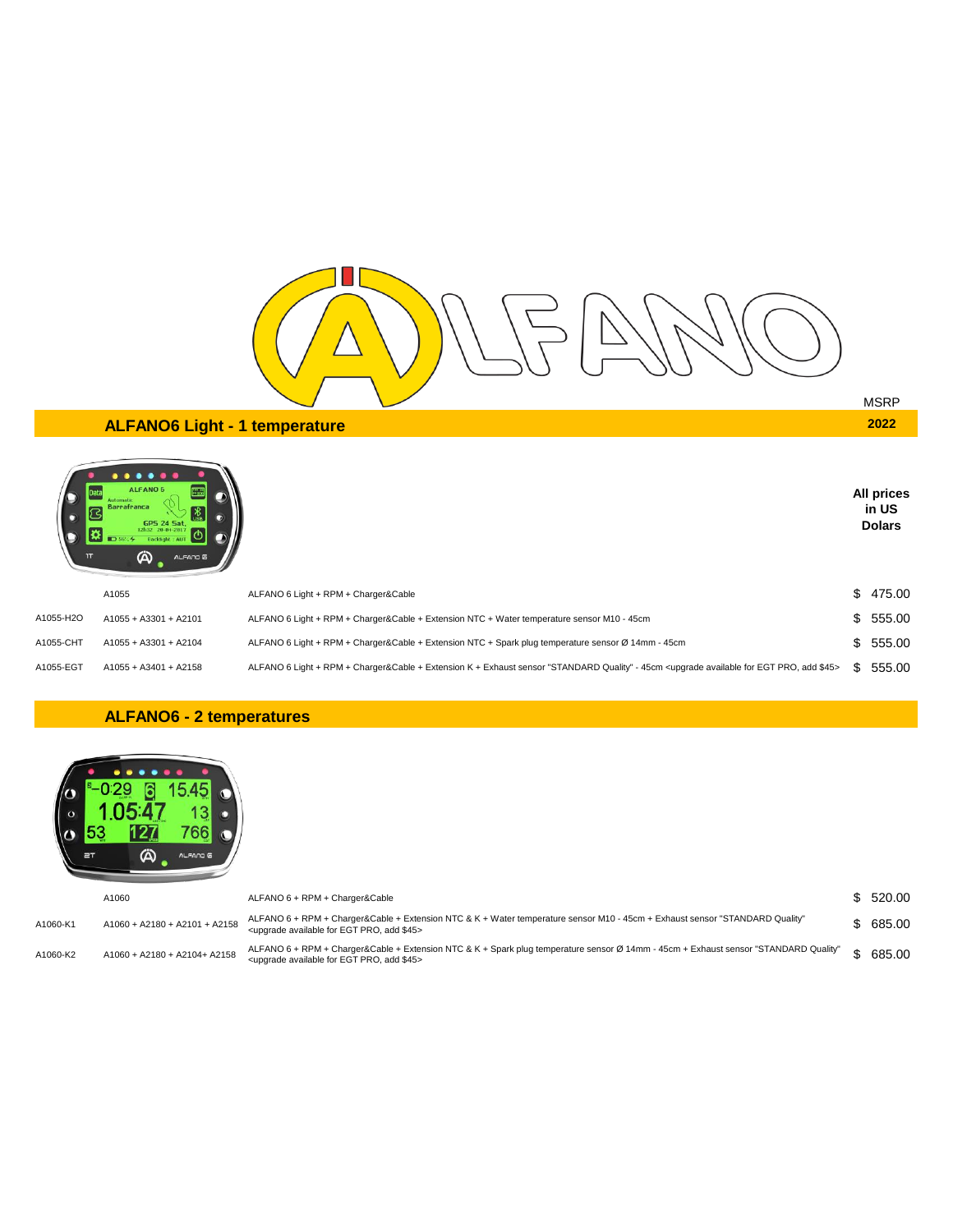| Accessories |                                                                                                      |              |
|-------------|------------------------------------------------------------------------------------------------------|--------------|
| A4510       | USB CABLE CHARGER, Alfano_6 - 200cm (as spare part)                                                  | \$<br>48.00  |
| A4540       | USB CABLE CHARGER + DOWNLOAD DATA, Alfano_6 - 150cm                                                  | \$<br>85.00  |
| A1302       | Magnectic sensor 90cm (Kart)                                                                         | \$<br>80.00  |
| A1401       | Infrared sensor 90cm compatible with Alfano beacon only*                                             | \$<br>90.00  |
| A1411       | Infrared sensor 90cm compatible with AIM beacon only*                                                | \$<br>90.00  |
| A4100       | IR-TR - Infrared transmitter 8 leds 12/24 volts - 150cm                                              | \$<br>125.00 |
|             |                                                                                                      |              |
| A2203       | Speed sensor 195cm                                                                                   | \$<br>80.00  |
| A4461       | Ring rear axle Ø50mm with 4 magnets (special box)                                                    | \$<br>28.00  |
| A4400       | Small magnets Ø6x4mm (20 units)                                                                      | \$<br>14.00  |
|             |                                                                                                      |              |
| A2101       | NTC type, Water temperature sensor M10 - 45cm                                                        | \$<br>80.00  |
| A2111       | NTC type, Water temperature sensor M10 - *180cm                                                      | \$<br>85.00  |
| A2104       | NTC type, Spark plug temperature sensor Ø 14mm - 45cm                                                | \$<br>80.00  |
| A2107       | NTC type, Spark plug temperature sensor Ø 10mm - 45cm                                                | \$<br>80.00  |
|             |                                                                                                      |              |
| A261        | Hose adapter Ø17mm for Water temperature sensor M10                                                  | \$<br>22.00  |
| A2151       | K type Exhaust gas temperature sensor "PROFESSIONAL Quality" - 40cm                                  | \$<br>135.00 |
| A2158       | K type Exhaust gas temperature sensor "STANDARD Quality" - 45cm                                      | \$<br>80.00  |
| A2152       | K type Water temperature sensor M10 - 40cm                                                           | \$<br>80.00  |
| A2155       | K type Spark plug temperature sensor Ø 14mm - 40cm                                                   | \$<br>80.00  |
| A2157       | K type Spark plug temperature sensor Ø 10mm - 40cm                                                   | \$<br>80.00  |
| A3301       | Extension cable sensors NTC type - 135cm                                                             | \$<br>22.00  |
| A3401       | Extension cable sensors K type - 135cm                                                               | \$<br>22.00  |
| A2180       | Extension cable Dual sensors, 1 NTC type + 1 K type (135cm + 135cm) **Compatible only with Alfano6** | \$<br>35.00  |
| A2190       | Extension cable Dual sensors, 1 NTC type + 1 K type (135cm + 135cm)                                  | \$<br>35.00  |
| A2193       | Hub-2 : IR sensor + Speed sensor (2x20cm)                                                            | \$<br>50.00  |
| A2194       | Hub-2 : Magnetic sensor + Speed sensor (2x20cm)                                                      | \$<br>35.00  |
| A2195       | Hub-2 : Speed sensor + Speed sensor (2x20cm)                                                         | \$<br>50.00  |
|             |                                                                                                      |              |
| A2501       | LAMBDA sensor NGK - 40cm (use the cable extension type K, A3401) Need box12***                       | \$<br>165.00 |
| A1600       | RPM cable 250cm + Rubber Clip                                                                        | \$<br>9.00   |
| A5901       | Clip for RPM cable (as spare part)                                                                   | \$<br>4.00   |
| A561        | Steering wheel cover with ALFANO logo                                                                | \$<br>12.00  |
| A576        | Stainless steel support for Tony Kart steering wheel thickness 2mm                                   | \$<br>19.00  |
| A272A       | Special bung, to be welded on the exhaust for fixing A2151 & A2158, EGT sensor                       | \$<br>12.00  |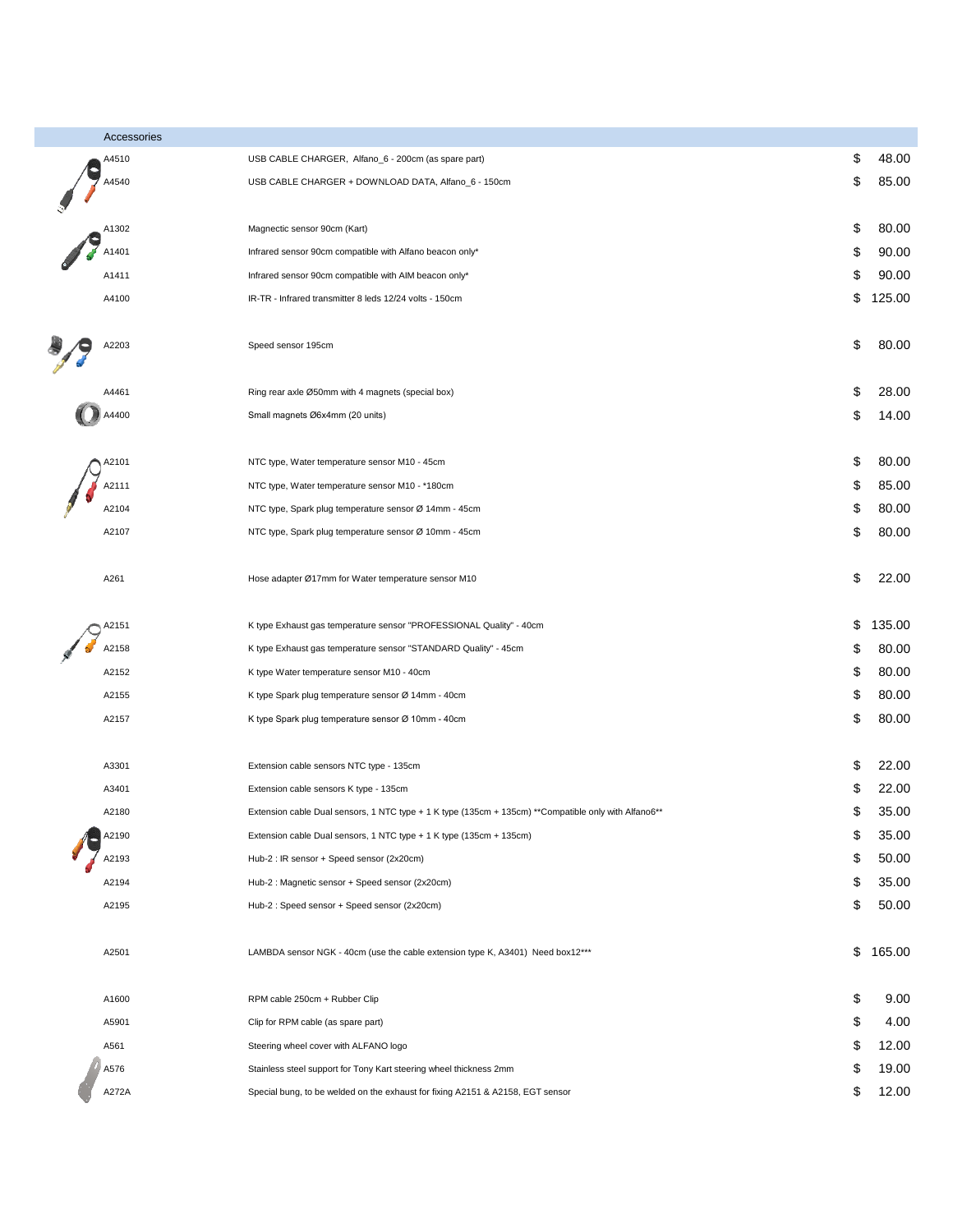## **BOX 12 & BOX4Move**





| A1160 | Box12, Extension sensors, force-g integrate for Alfano6                       | \$375.00 |
|-------|-------------------------------------------------------------------------------|----------|
| A1204 | Box4Move, special move, force-g integrate for Alfano6                         | \$255.00 |
| A4530 | Connection cable between ALFANO 6 & BOX 12 / BOX4 Move - 75cm (as spare part) | 38.00    |

| Sensor Move for Extra box |                                                                           |          |
|---------------------------|---------------------------------------------------------------------------|----------|
| A2401                     | Steering wheel position sensor, 80cm, for Box12 and Box4Move              | \$145.00 |
| A2405                     | Brake or Accelerator pedal position sensor, 120cm, for Box12 and Box4Move | \$115.00 |

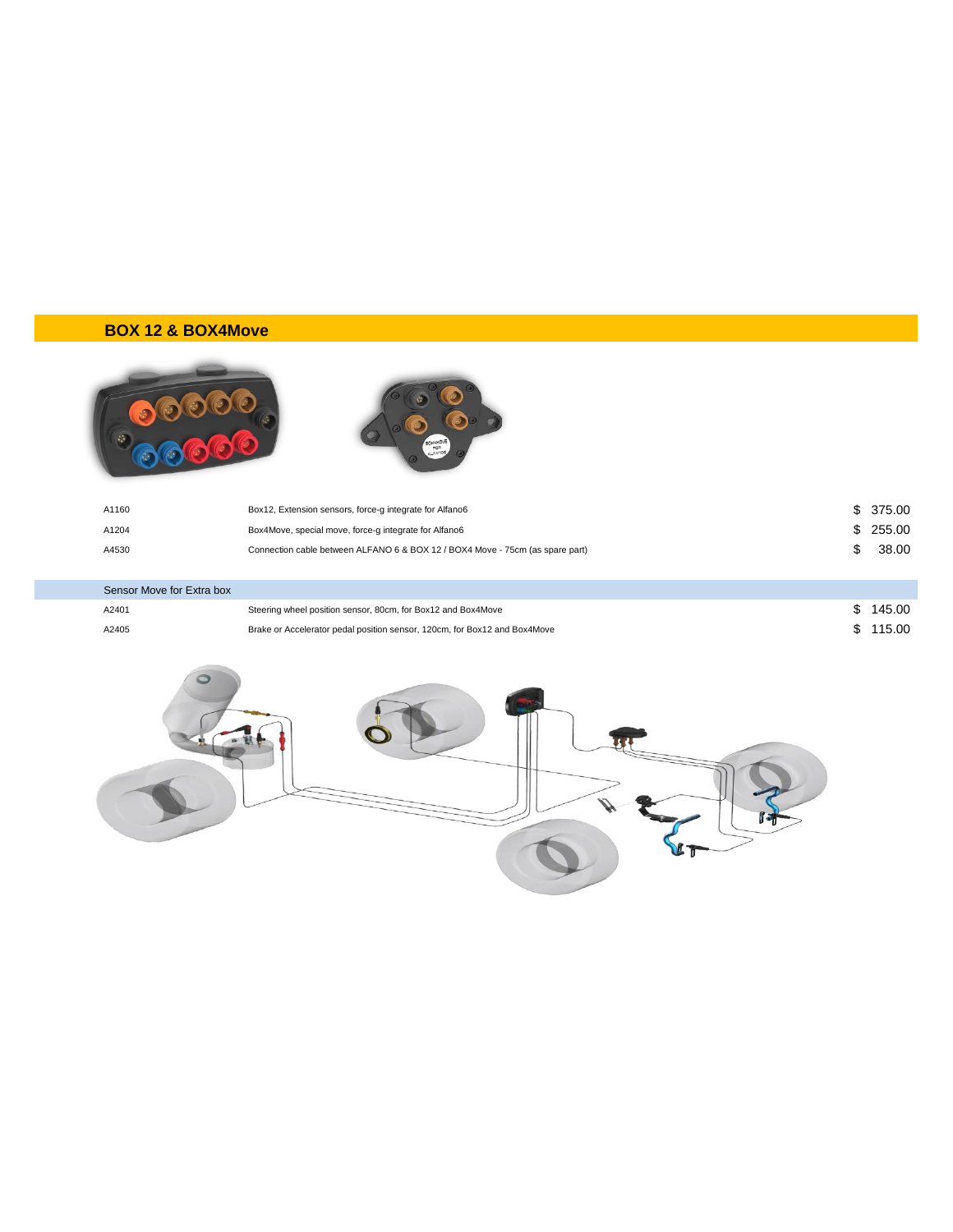### **TYRECONTROL AIR**



A1950 TYRECONTROL AIR, fill your tires on the grid! (CO2 cartridge excluded) \$ 299.00

| _____________ |                                                                                                                       |  |
|---------------|-----------------------------------------------------------------------------------------------------------------------|--|
|               |                                                                                                                       |  |
| A2701         | Cable for TYRECONTROL AIR, upload your recorded pressures straight into your Alfano 6 with your corresponding session |  |
| Accessories   |                                                                                                                       |  |
|               |                                                                                                                       |  |

#### **TYRECONTROL2**

| n<br>A1900<br>A1910 | ПF<br>$\omega$<br>n<br>$\bullet$<br>n<br>TYRECONTROL 2, with Pressure + Temperature (Temp. sensor excluded)<br>TYRECONTROL 2, with Pressure + Temperature (Temp. sensor included) | \$ 380.00<br>\$445.00 |
|---------------------|-----------------------------------------------------------------------------------------------------------------------------------------------------------------------------------|-----------------------|
| Accessories         |                                                                                                                                                                                   |                       |
| A1890               | Temperature Sensor for Tyrecontrol (as spare part for A1910)                                                                                                                      | \$<br>80.00           |

| A1890 | Temperature Sensor for Tyrecontrol (as spare part for A1910)    | 80.00 |
|-------|-----------------------------------------------------------------|-------|
| A1891 | Pipe with standard valve for Tyrecontrol2 (as spare part)       | 15.00 |
| A1892 | Pipe with quick valve for Tyrecontrol2 (as spare part)          | 15.00 |
| A1893 | Pipe with quick valve long arm for Tyrecontrol2 (as spare part) | 15.00 |
| A1899 | Transport Case for Tyrecontrol (as spare part)                  | 29.00 |